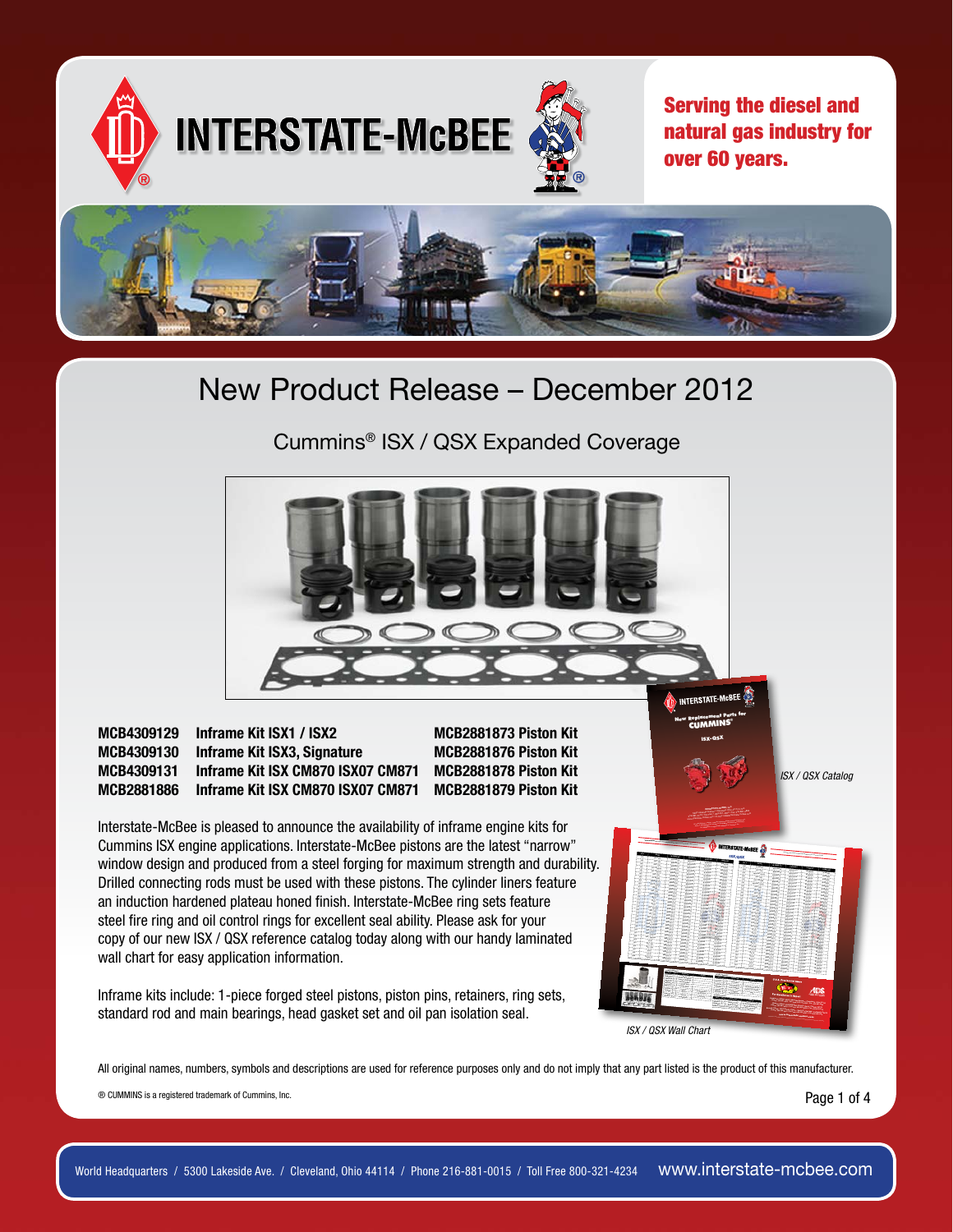

### Caterpillar® 3406E, C15, C18

A new thinner M-1389381 steel spacer plate is now in stock. The thinner spacer plate is 0.076 mm (.003 in) thinner than the production spacer plates. This can compensate for repairs that produce liner projection less than the minimum 0.0254 mm (.001 in) specification. This plate can also be used when liner projection across all six cylinders is consistent, but near the minimum specification. Ask about steel spacer plates for other Caterpillar applications including 3500 series.



#### Also Available for Caterpillar 3406E, C15

#### MCBC15HKT Hardware Kit C15 ACERT MCB3406EHKT Hardware Kit 3406E / C15

New cylinder head hardware kits service C15 twin turbo (ACERT) engine applications. These kits are a convenient add-on. They include new exhaust sleeves, exhaust manifold and turbo mounting hardware with new high temperature studs and lock nuts, new exhaust manifold spacers, hardened washers and new injector hold down bolts. A kit for 3406E / C15 single turbo applications is also available.



All original names, numbers, symbols and descriptions are used for reference purposes only and do not imply that any part listed is the product of this manufacturer.

® Caterpillar is a registered trademark of Caterpillar, Inc.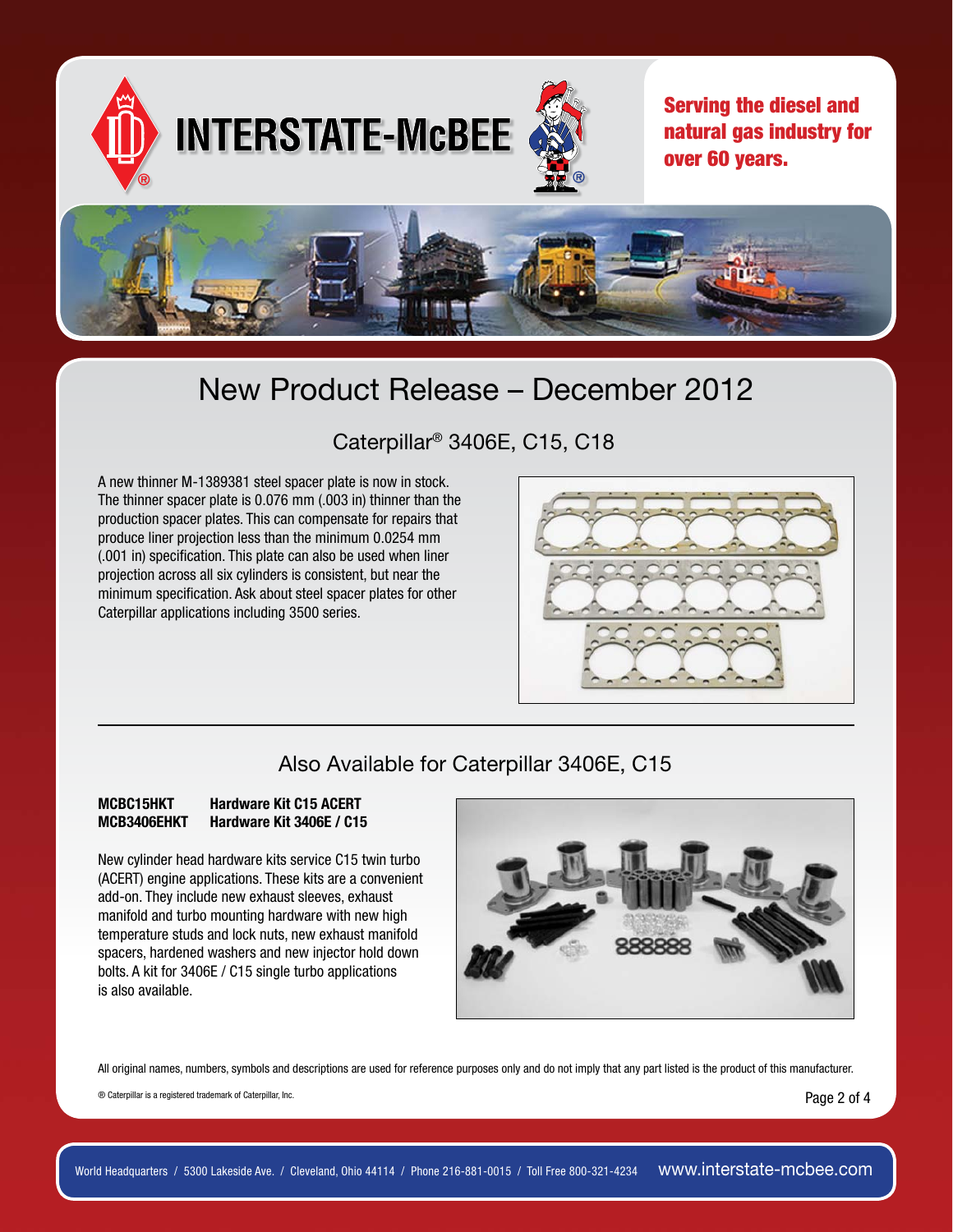

#### New Additions for Cummins® B-Series from Interstate-McBee

#### M-3802820 Front Crankshaft Seal Kit M-3926126 Rear Crankshaft Seal Kit

Now available – high-quality directional type PTFE seals used on numerous 2-valve 4B and 6B models. Both of these items include an integral seal and wear sleeve assembly and require installation tooling for proper assembly.





### Position Sensors for Detroit Diesel® S-60 DDEC-V from Interstate-McBee

A-23527338 Sensor SRS- DDEC-V Model Year 2004 A-23527339 Sensor TRS- DDEC-V Model Year 2004

Position sensors are required for the MY2004 units utilizing the DDEC-V generation engine control system.



® CUMMINS is a registered trademark of Cummins, Inc. ® Detroit Diesel is a registered trademark of Detroit Diesel Corporation.

Page 3 of 4